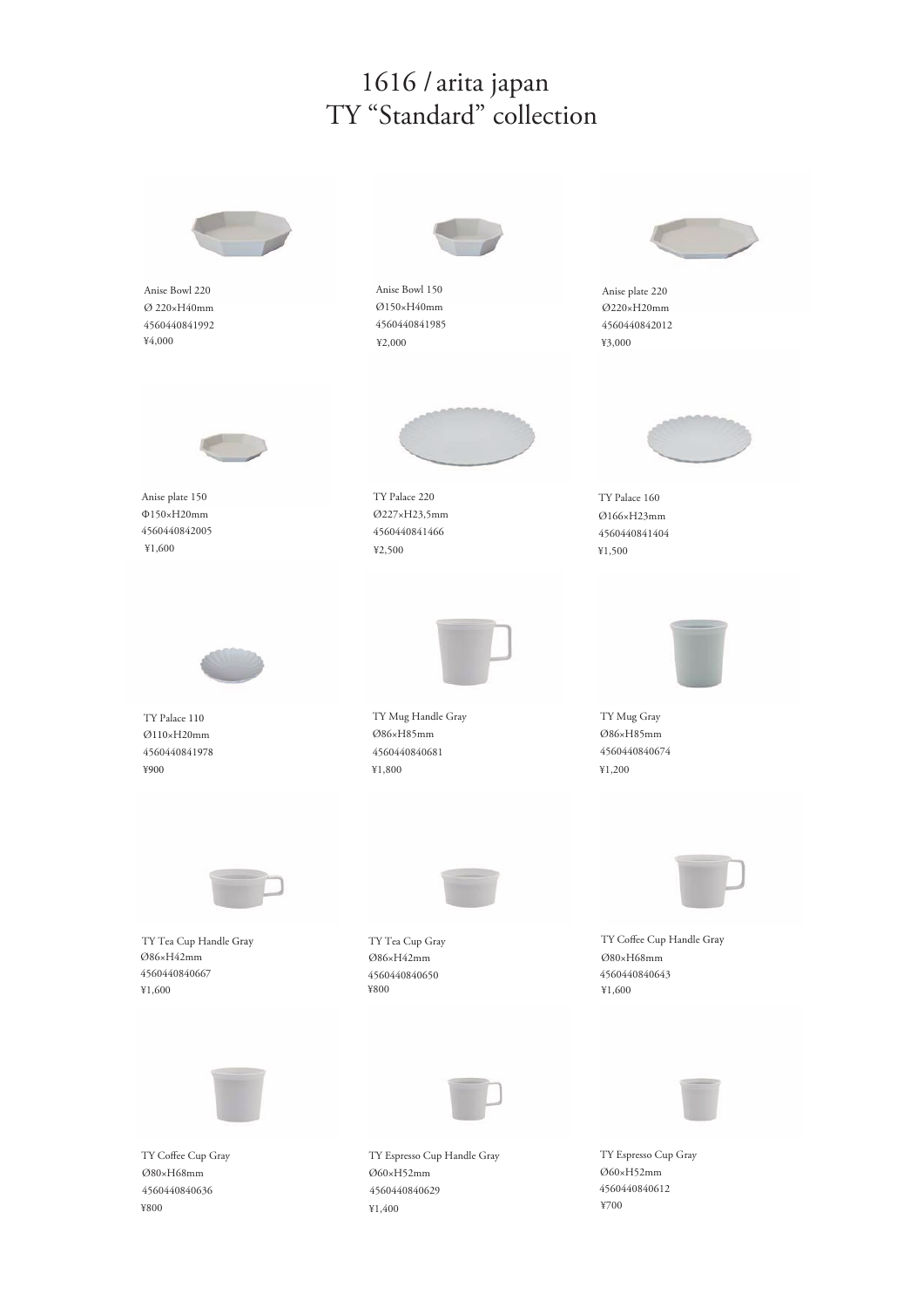

TY Round Deep Plate Plain Gray 120 Ø120×H30mm 4560440840520 ¥1,000

TY Round Deep Plate Plain Gray 80 Ø80×H30mm 4560440840513 ¥650

TY Round Plate Plain Gray 280 Ø280×H12mm 4560440840506 ¥3,600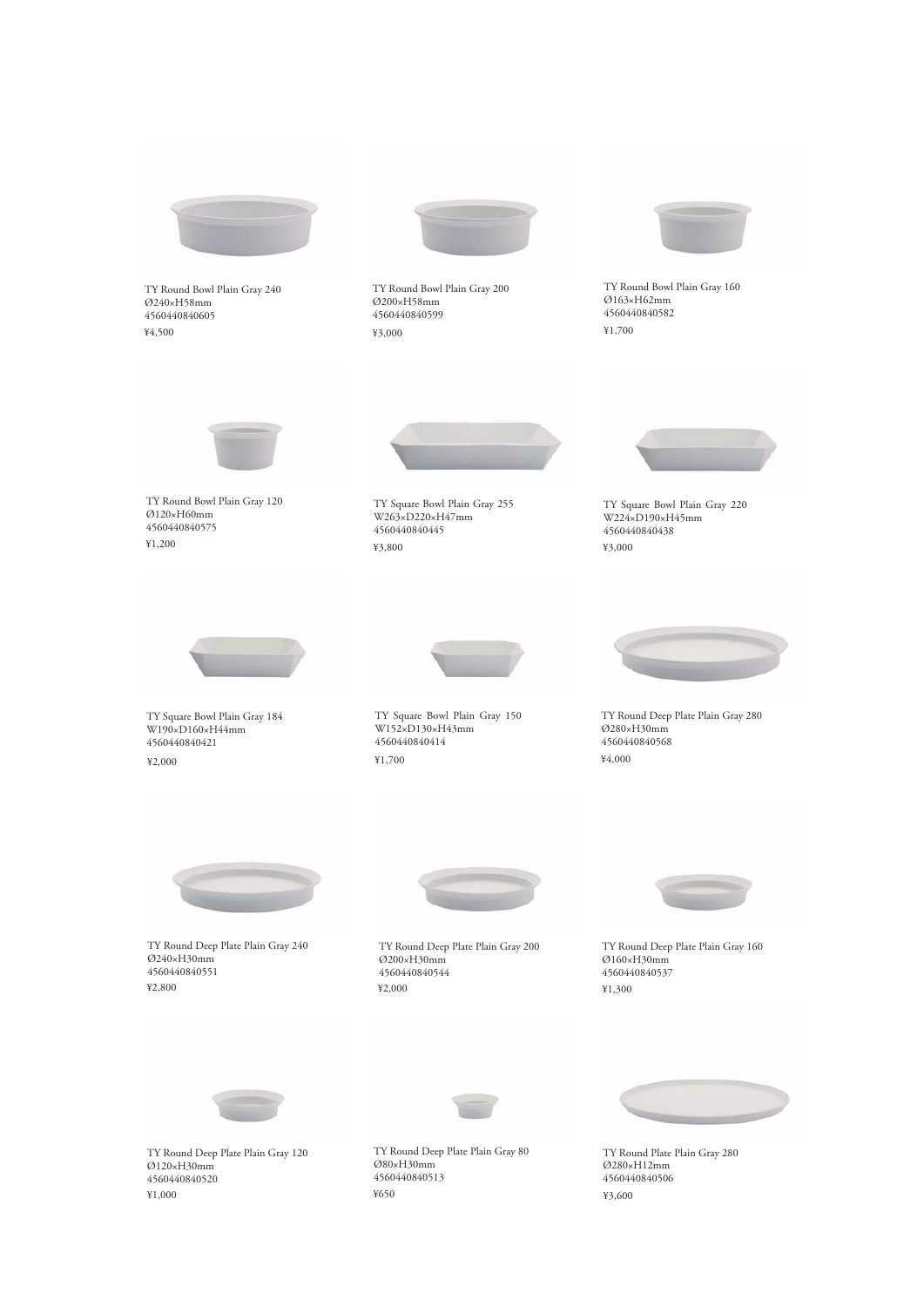

TY Round Plate Plain Gray 240 Ø240×H12mm 4560440840490 ¥2,600

TY Round Plate Plain Gray 200 Ø200×H12mm 4560440840483 ¥1,600



TY Round Plate Plain Gray 160 Ø158×H12mm 4560440840476 ¥1,100



TY Round Plate Plain Gray 120 Ø117×H12mm 4560440840469 ¥900

TY Round Plate Plain Gray 80 Ø80×H12mm 4560440840452 ¥550



TY Square Plate Plain Gray 270 W275×D230×H16mm 4560440840407 ¥2,800



TY Square Plate Plain Gray 235 W235×D195×H16mm 4560440840391 ¥2,300



TY Square Plate Plain Gray 200 W200×D167×H15mm 4560440840384 ¥1,600



TY Square Plate Plain Gray 165 W165×D140×H15mm 4560440840377 ¥1,100



TY Square Plate Plain Gray 130 W127×D105×H15mm 4560440840360 ¥900

TY Square Plate Plain Gray 90 W92×D72×H15mm 4560440840353 ¥550

TY Mug Handle White Ø82×H85mm 4560440840346 ¥1,600



TY Mug White Ø82×H85mm 4560440840339 ¥1,000



TY Tea Cup Handle White Ø82×H42mm 4560440840322 ¥1,400



TY Tea Cup White Ø82×H42mm 4560440840315 ¥700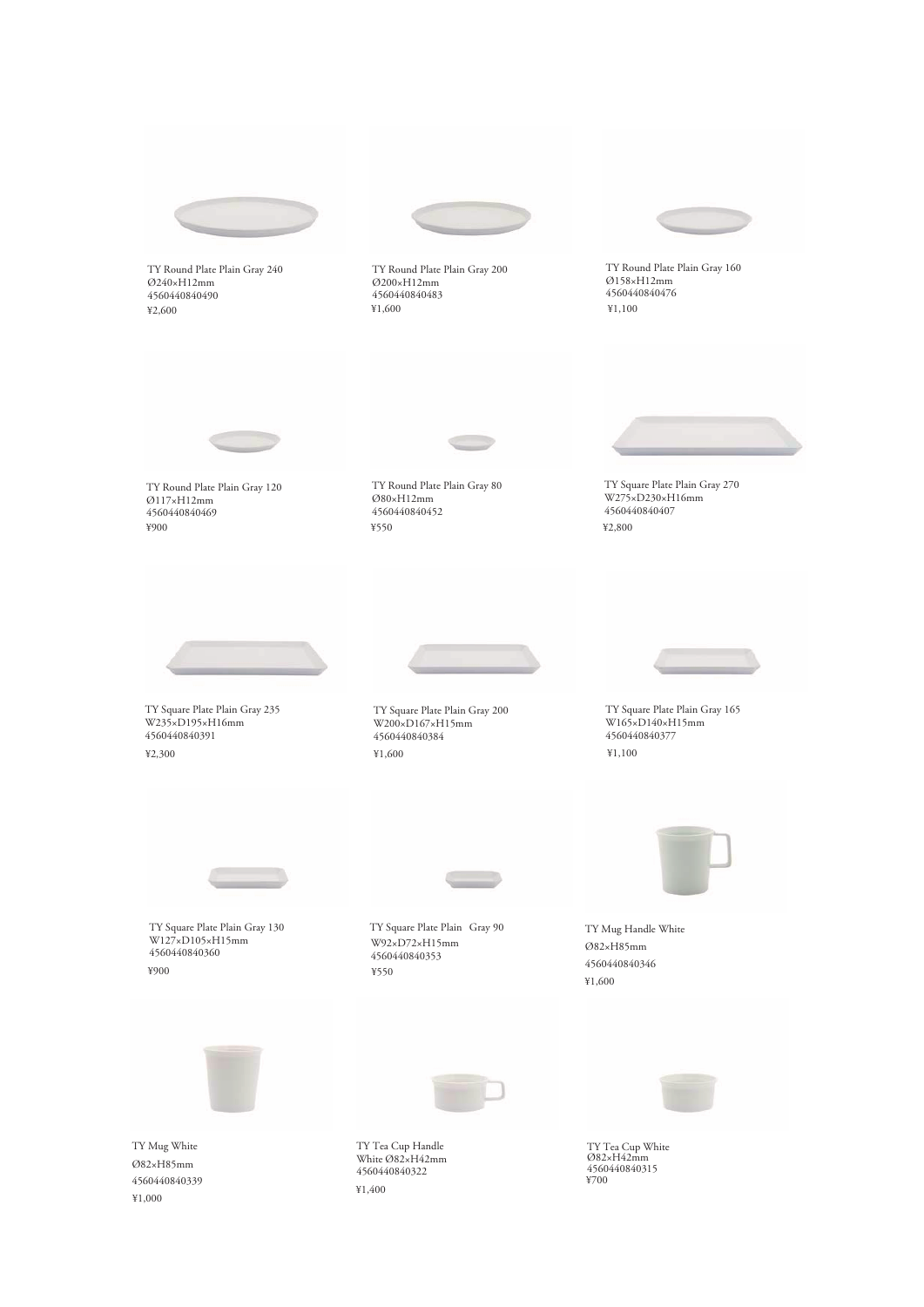

TY Coffee Cup Handle White Ø76×H66mm 4560440840308 ¥1,400



TY Coffee Cup White Ø76×H66mm 4560440840292 ¥700



TY Espresso Cup Handle White Ø57×H52mm 4560440840285 ¥1,200



TY Espresso Cup White ¥600 Ø57×H52mm 4560440840278



TY Round Bowl White 240 Ø240×H58mm 4560440840261 ¥4,000



TY Round Bowl White 200 Ø200×H58mm 4560440840254 ¥2,700



TY Round Bowl White 160 Ø158×H60mm 4560440840247 ¥1,500



TY Round Bowl White 120 Ø117×H57mm 4560440840230 ¥1,000



TY Square Bowl White 255 W255×D216×H45mm 4560440840100 ¥3,500



TY Square Bowl White 220 W220×D187×H45mm 4560440840094 ¥2,700



TY Square Bowl White 184 W184×D158×H45mm 4560440840087 ¥1,800



TY Square Bowl White 150 W150×D129×H45mm 4560440840070 ¥1,500



TY Round Deep Plate White 280 Ø280×H30mm 4560440840223 ¥3,600



TY Round Deep Plate White 240 Ø235×H30mm 4560440840216 ¥2,600



TY Round Deep Plate White 200 Ø200×H30mm 4560440840209 ¥1,800